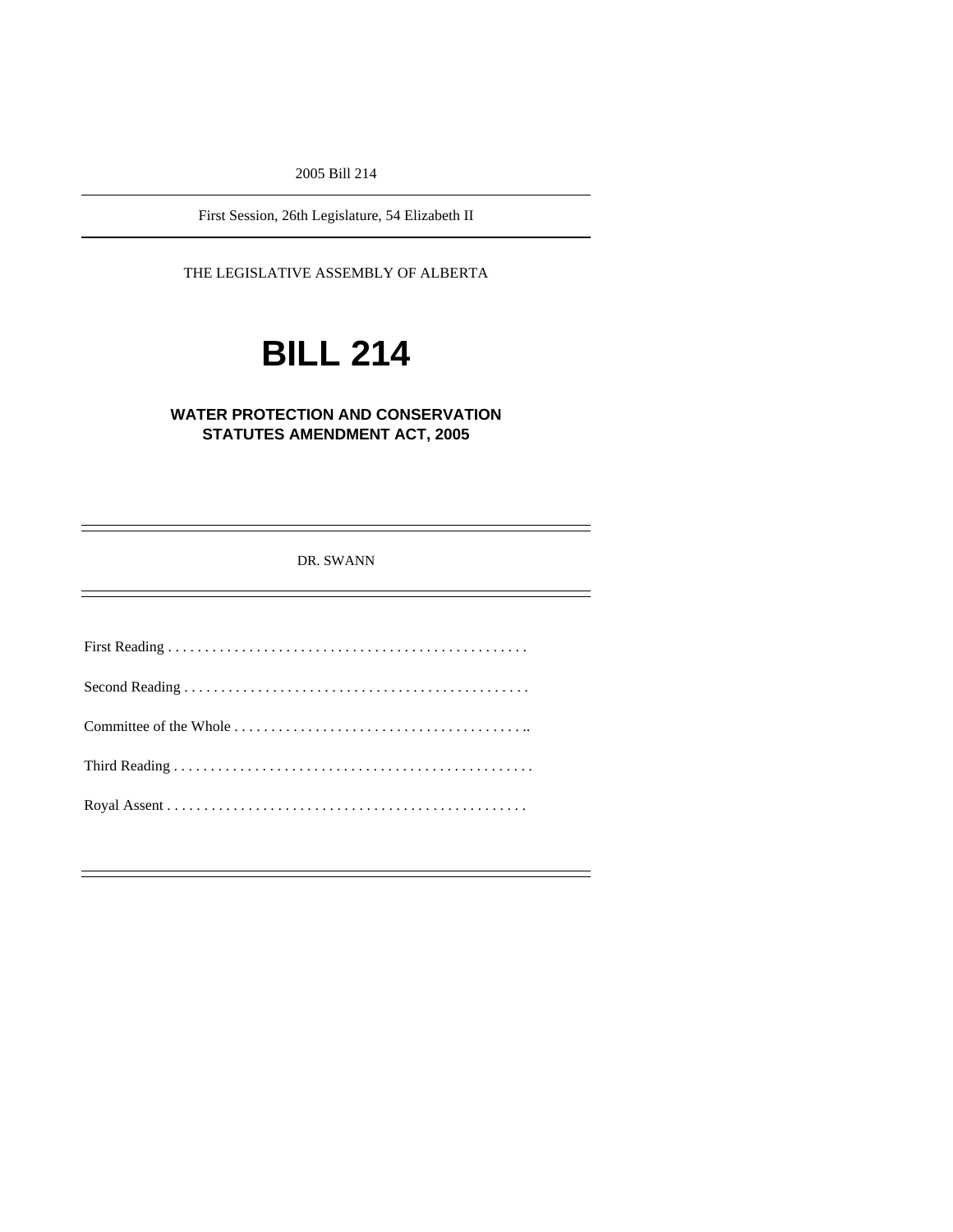*Bill 214 Dr. Swann* 

# **BILL 214**

2005

## **WATER PROTECTION AND CONSERVATION STATUTES AMENDMENT ACT, 2005**

*(Assented to , 2005)* 

WHEREAS an abundant supply of water is essential to sustain all ecological processes, life-support systems and food production and is integral to the environmental, economic and social well-being of Alberta now and in the future;

WHEREAS access to high-quality and affordable water is a fundamental right of the citizens of Alberta; and

WHEREAS a legislative commitment to watershed planning is an effective means to address risks to water resources and aquatic ecosystems;

THEREFORE HER MAJESTY, by and with the advice and consent of the Legislative Assembly of Alberta, enacts as follows:

### **Municipal Government Act**

#### **Amends RSA 2000 cM-26**

**1(1) The** *Municipal Government Act* **is amended by this section.** 

**(2) Section 632(3) is amended in clause (a) by striking out**  "and" **at the end of subclause (iv), by adding** "and" **at the end of subclause (v) and by adding the following after subclause (v):** 

 (vi) the terms and conditions of a watershed management plan under the *Water Act*;

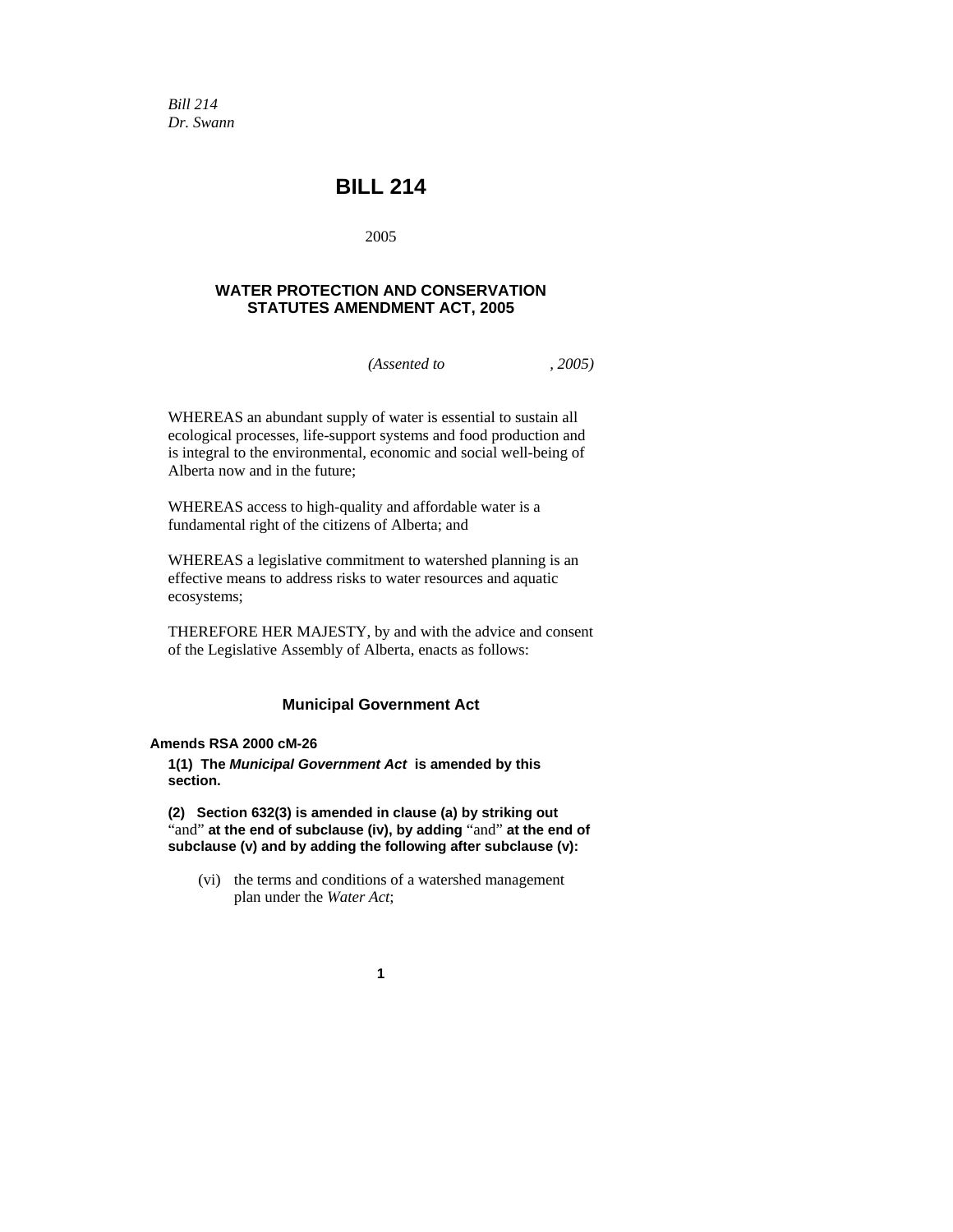### **Water Act**

### **Amends RSA 2000 cW-3**

**2(1) The** *Water Act* **is amended by this section.** 

#### **(2) Section 1(1) is amended by adding the following after clause (c):**

- (c.1) "Alberta Water Council" means the multi-stakeholder council created by the Minister pursuant to Ministerial Order 10/2004;
- **(3) The following is added after section 9:**

#### **Watershed management plan**

**9.1(1)** The Minister must establish a watershed management plan that

- (a) designates and defines the boundaries of the watershed for each of Alberta's 7 major river basins;
- (b) contains objectives, policies and recommendations respecting
	- (i) the protection, conservation or restoration of water, aquatic ecosystems and drinking water sources,
	- (ii) the prevention, control and abatement of water pollution,
	- (iii) land drainage and flood control,
		- **2**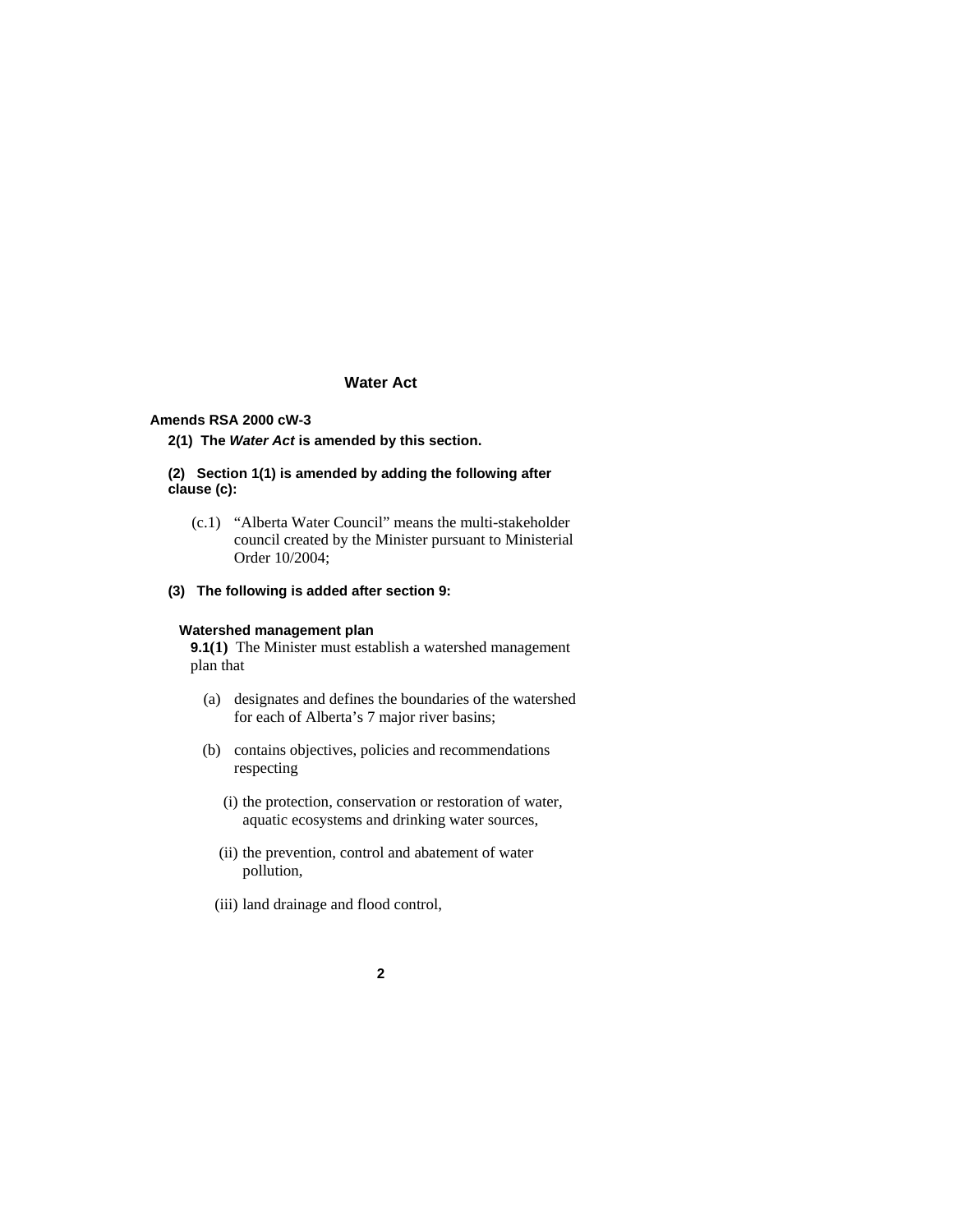- (iv) activities in riparian areas, flood areas, flood plains and reservoir areas,
- (v) water demand management, water use practices and priorities, the conservation of water supplies, and the reduction of water use and consumption during droughts and other periods of water shortage,
- (vi) the supply, distribution, storage and retention of water,
- (vii) emergency preparedness to address spills, accidents and other emergencies that may affect water, an aquatic ecosystem or a drinking water source;
- (c) specifies linkages between water management and land use planning so as to facilitate the adoption in a development plan or other planning instrument of some or all of the provisions of the watershed management plan;
- (d) considers the measurement of the provincial water supply determined pursuant to section 9.2;
- (e) reflects water quality standards, objectives and guidelines that apply to each watershed;
- (f) identifies ways in which the plan can be implemented, monitored and evaluated.

**(2)** The Minister may require the watershed management plan to be developed by the Director in consultation with the public and the Alberta Water Council.

#### **Provincial water inventory**

**9.2** The Minister must order a measurement of the provincial water supply and commence ongoing monitoring of water use that details user and ecosystem demand and the cumulative effects at the watershed level.

#### **(4) Section 47 is repealed and the following is substituted:**

**47** A licence shall not be issued that authorizes the transfer of water between major river basins in the Province unless

- (a) the Minister has conducted a province-wide public consultation,
	- **3**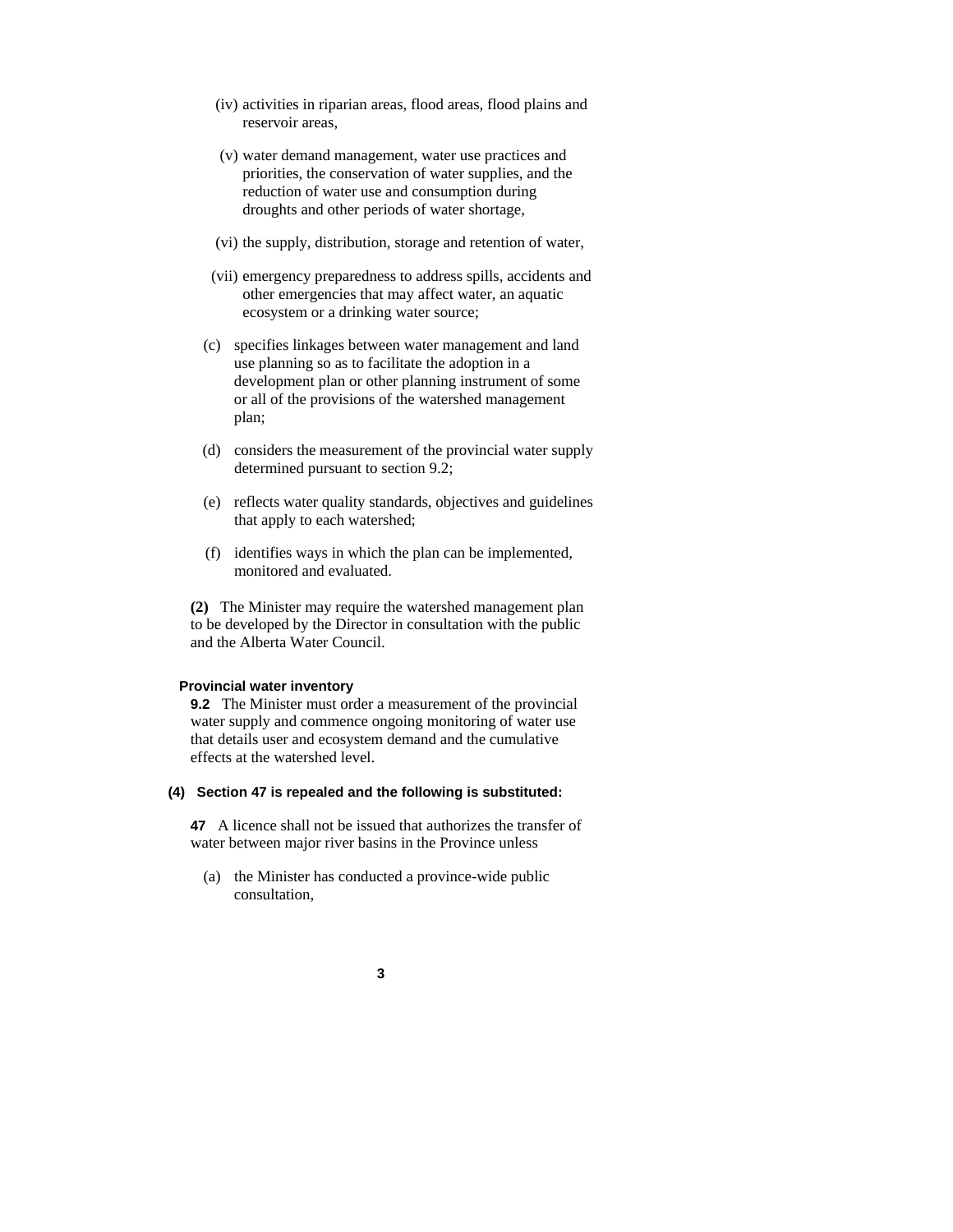- (b) the transfer has been approved by the Alberta Water Council, and
- (c) the licence is specifically authorized by a special Act of the Legislature.

#### **(5) Section 48 is amended**

- **(a) by striking out** "or 47";
- **(b) by striking out** "those sections" **and substituting** "that section".

#### **(6) Section 99(1)(a) is amended by striking out subclause (xv) and substituting the following:**

- (xv) with respect to a problem water well
	- (A) to reclaim the well,
	- (B) to restore, seal or cap the well in a manner satisfactory to the Director, or

**4**

 (C) to take any other remedial action with respect to the well

 to prevent, minimize or remedy any adverse effects on the environment, human health, property or public safety;

**3 This Act comes into force on June 1, 2006.**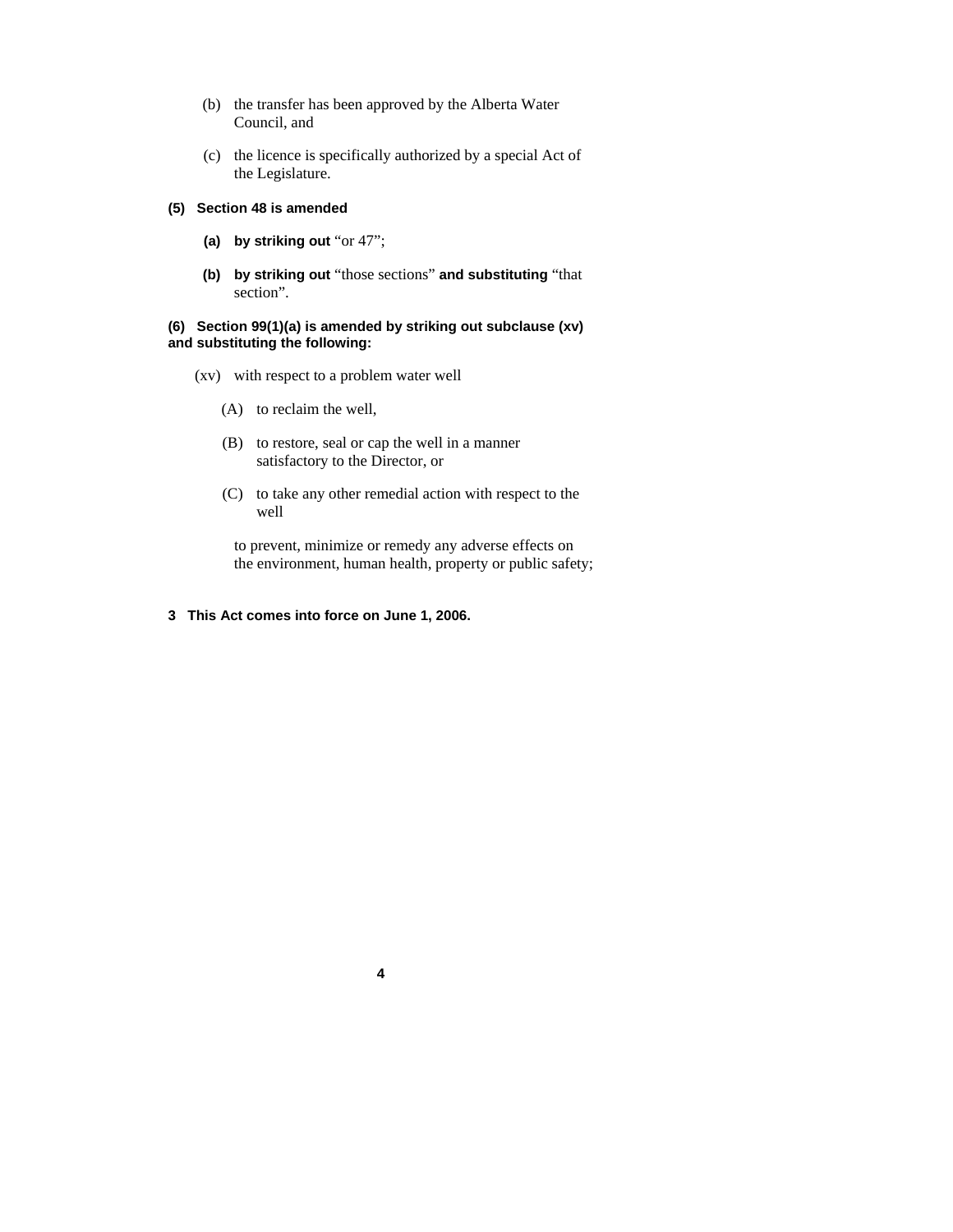**Explanatory Notes** 

## **Municipal Government Act**

- **1**(1) Amends chapter M-26 of the Revised Statutes of Alberta 2000.
- (2) Section 632 presently reads in part:
	- *(3) A municipal development plan* 
		- *(a) must address* 
			- *(i) the future land use within the municipality,*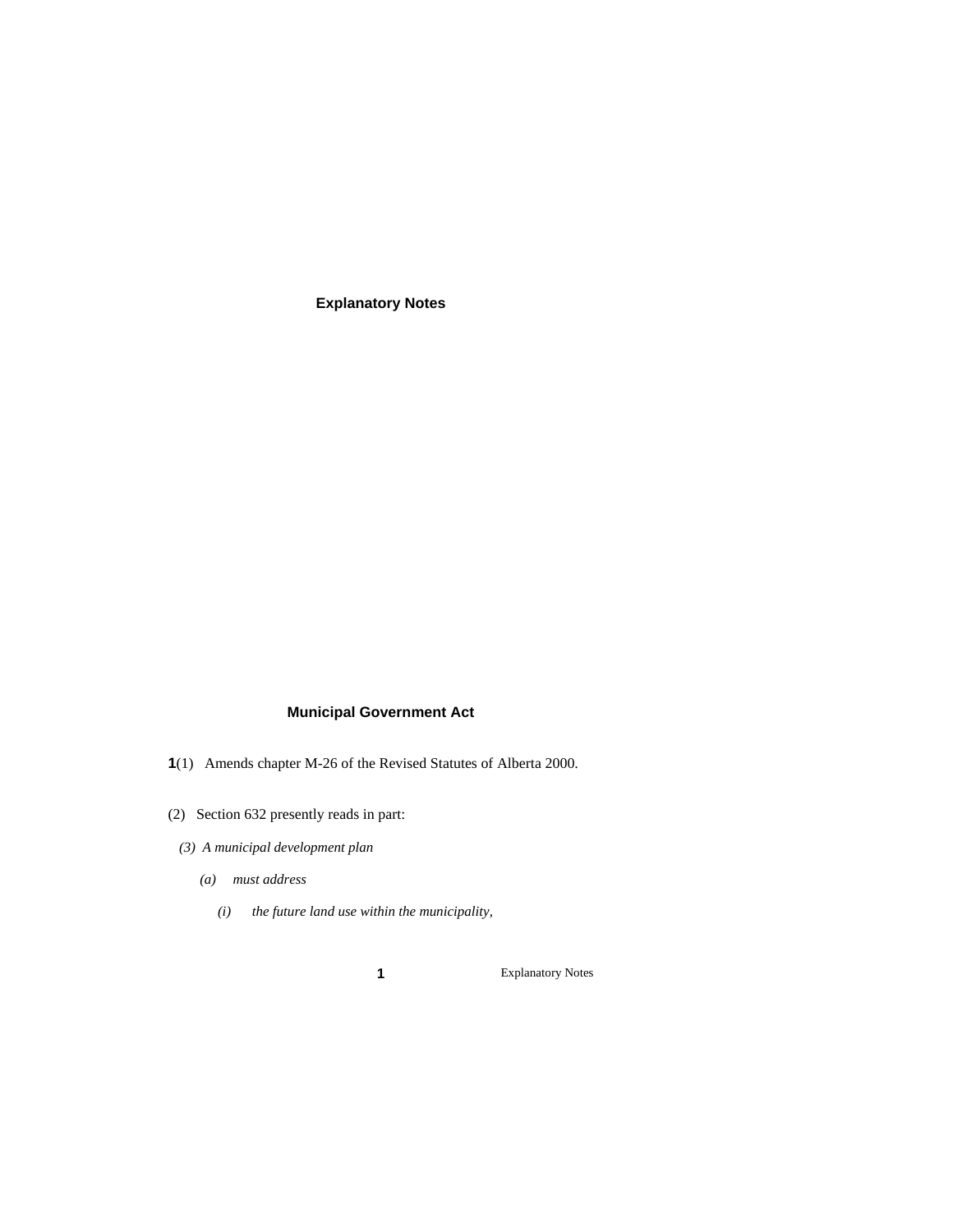- *(ii) the manner of and the proposals for future development in the municipality,*
- *(iii) the co-ordination of land use, future growth patterns and other infrastructure with adjacent municipalities if there is no intermunicipal development plan with respect to those matters in those municipalities,*
- *(iv) the provision of the required transportation systems either generally or specifically within the municipality and in relation to adjacent municipalities, and*
- *(v) the provision of municipal services and facilities either generally or specifically,*

#### **Water Act**

- **2**(1) Amends chapter W-3 of the Revised Statutes of Alberta 2000.
- (2) Adds definition of Alberta Water Council.
- (3) Introduces requirement for a watershed management plan and provincial water inventory.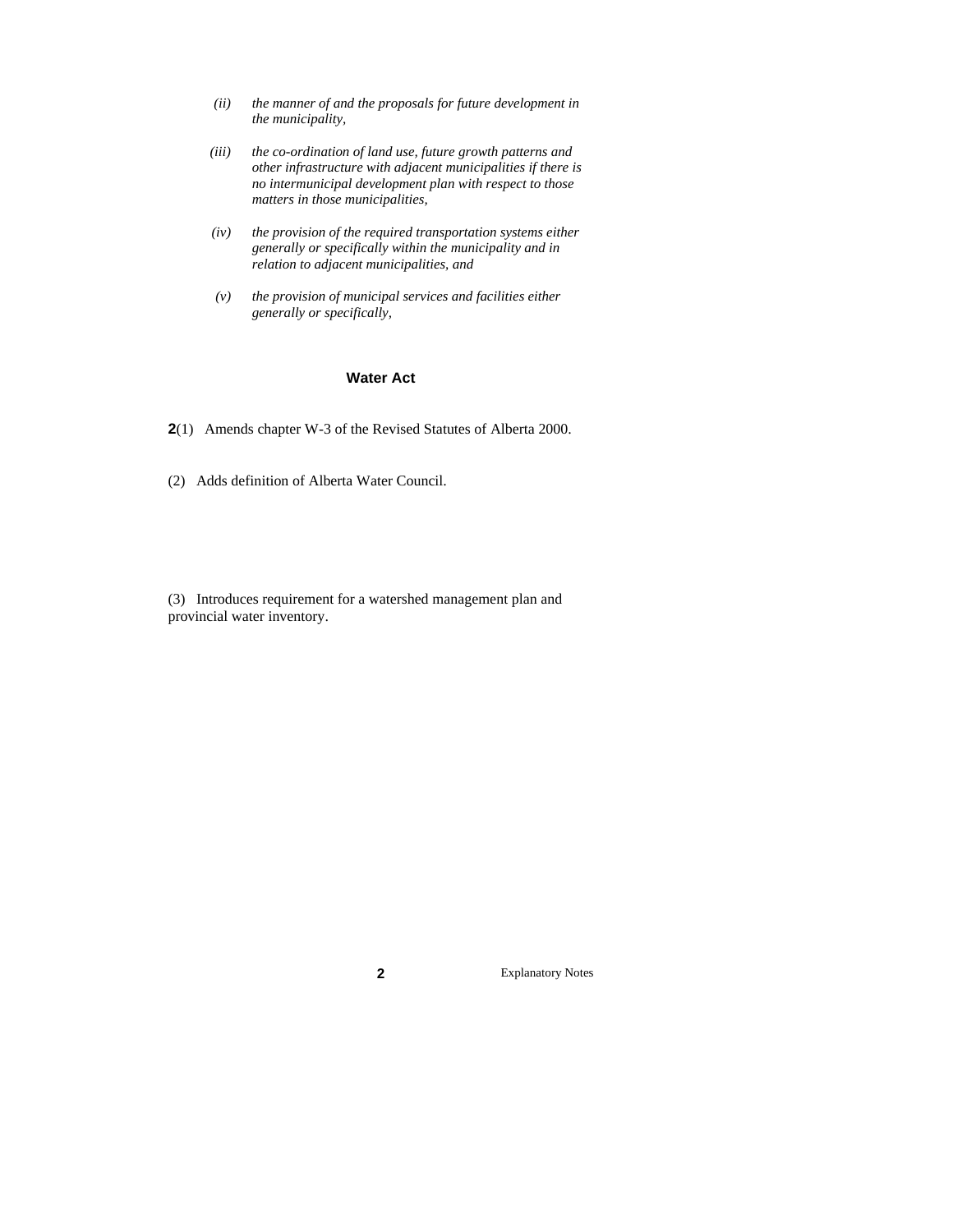(4) Section 47 presently reads:

*47 A licence shall not be issued that authorizes the transfer of water between major river basins in the Province unless the licence is specifically authorized by a special Act of the Legislature.*